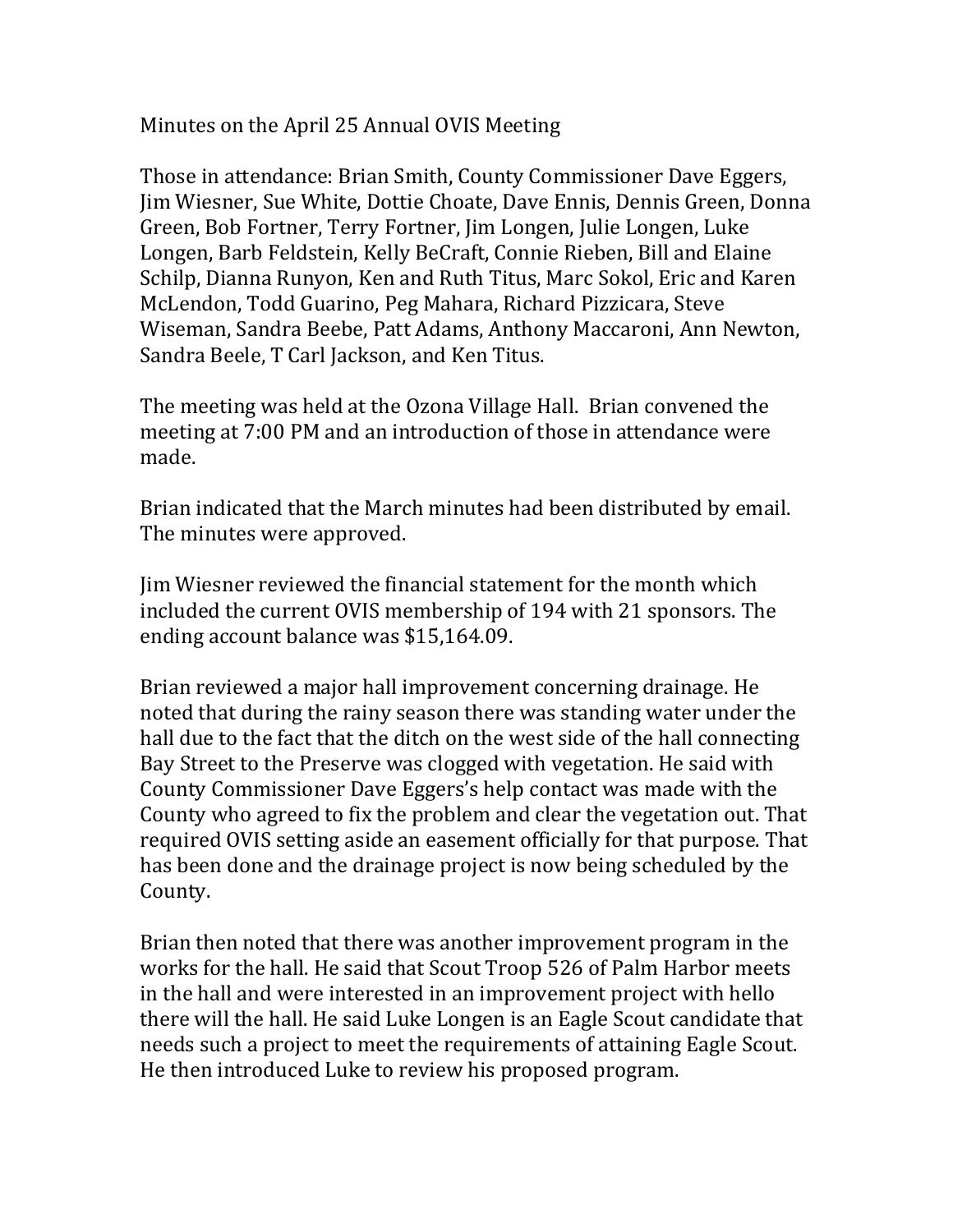Luke began by stating that his troop started using the hall in the 1920s so there is a history to this relationship. He outlined a four-part program: painting the second-story wall outside of the hall on the south side, replacement of the side entrance stairs, re-landscaping the perimeter of the hall, and replacing the sign in front of the Hall. Following a good discussion it was agreed to refine the proposal as follows:

- The scout project will not include the painting of the hall OVIS will do that.
- The other three projects will be included:
	- o The back door outside stairs will be replaced with an estimated cost of \$800. Carl had provided a construction drawing for this.
	- o The landscaping on the east side and front of the hall will be replaced with the existing ginger plants being given away with this project estimated to be \$500. Carl has provided the needed landscape plan.
	- o The front sign project will need a little more refinement in terms of design and inclusion of the announcements board provision.

The official action was for Luke to proceed with the stairs and landscaping and provide more information on the signage to Brian who will then obtain OVIS approval through email. Luke did mention that he was in contact with Lowe's about obtaining a donation of materials for the project. As a follow-on Luke will provide a schedule for the project(s).

Brian then provided a brief review of development activities in Ozona. He noted that the 6-acre development at the southwest corner Tampa Road and the Pinellas Trail was still in site plan review.

There was discussion of the small residential project on Orange Street on the west side just north of Ridge Road. It was noted in the back of the residential area there was a spring pond that was connected to the Ozona Preserve. It was understood that this was land behind two platted lots. The group authorized Brian to send a letter to the County to explore the County's acquisition of either all or part of the vacant property that included the spring and pond.